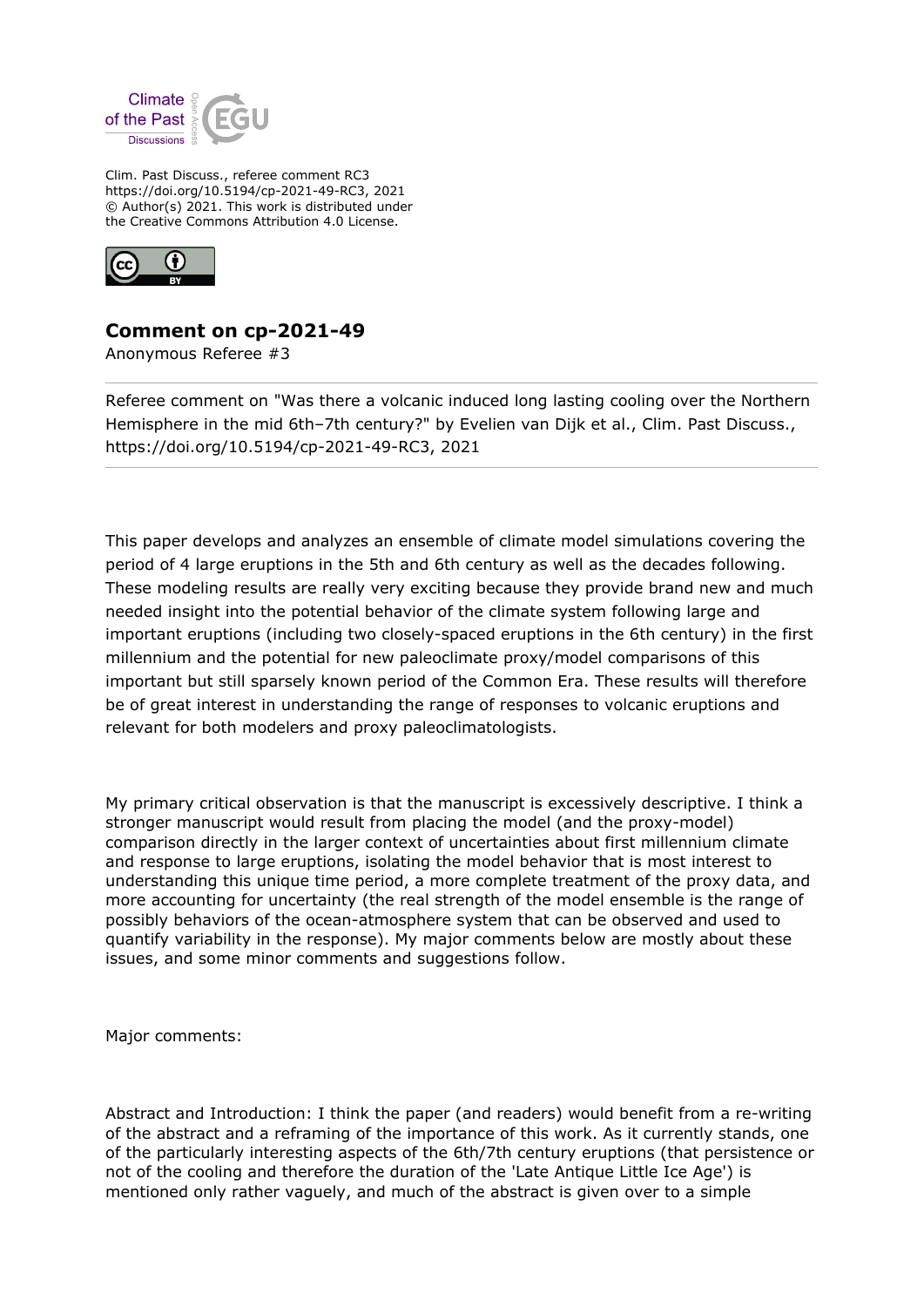description of the model phenomena. A stronger abstract would set the stage for the proxy disagreements (and note the sparseness of the proxy data as exacerbating the difficulty in understanding these uncertainties) and then frame the results in terms of this as well as the importance of understanding large events like the closely spaced eruptions of the 6th century. Likewise, the Introduction would benefit from using more recent publications about the Little Ice Age as well as a more structured framing of the uncertainty and motivation for the study.

Initial discussion of proxy data (Lines 53 to 59). This section needs to be enhanced, as an appreciation for the uncertainties and causes of uncertainties for first millennium climate reconstructions, particularly with the resolution needed to resolve volcanic eruptions precisely, is important for the comparisons that come later in the paper. While Ahmed et al. 2013 (which is properly PAGES 2k Network 2013) was a distillation of temperature proxy data for the last IPCC, it is superseded by a number of papers, including PAGES2k Consortium 2017 (Emile-Geay et al. 2017). The authors might also want to cite Esper et al. 2018 (doi is 10.1016/j.dendro.2018.06.001) which analyzes tree-ring proxy uncertainties in the early part of the last millennium (and therefore these uncertainties will be even greater in the first millennium of the Common Era). Particularly here: there is a substantial body of literature now (some of it discussed later) about the ability of different tree-ring proxy measurements to resolve or 'smear' volcanic cooling - MXD vs tree-ring width. Similarly, multiproxy approaches that mix seasons, hemispheres, or are low resolution might not resolve the volcanic signal or may require additional post-processing of model data to make an appropriate comparison. Since the source of possible uncertainties in proxy reconstruction of 6th/7th century climate is important for the comparisons that come later, I think a more thorough and up-to-date discussion is warranted here in the introduction.

Proxy data (Section 2.2): As above, I think a more complete and clear description of the proxy data here would be useful for later in the paper when comparisons become important. Table 2 lists the individual proxy data that are available (this is good to have this, since the representation of tree-ring width and MXD can sometimes be subsumed when using a reconstruction), but the wording in Section 2.2 is confusing - for instance, what does 'The first four sites combined are the "NH land" compilation by Stoffel et al. (2015)' mean? Does this mean that the 4 sites listed first in the Table were also used by Stoffel? This isn't clear. By the time one arrives at Figure 5 and the associated text, it isn't clear what/which of each of these proxies is going into the comparison, so a more thorough discussion of the proxy data used and what each reconstruction in Figure 5 contains is necessary. The following line say 'The data sets 135 contain a mix of tree ring width (TRW) and maximum latewood density (MXD).' and this is true, but only the NSCAN MXD data are available for the 6th and 7th century - the rest are tree-ring width and subject to the potential problems described in the following lines. Again, this section seems rather sparse and is not clearly organized, and yet limitation of the proxy data (or their particular time series properties) will become important later in the paper. Since the authors prepared this manuscript, there as been a new ensemble reconstruction of Common Era temperature (Buntgen et al. 2021, doi is 10.1038/s41467-021-23627-6) while I realize this paper actually came out after this manuscript was submitted and the authors cannot have been expected to use these reconstructions (of course!) I would encourage them to at least consider them (formally analytically or informally as comparison, since the early part of the LALIA is examined in the paper), at the discretion of the editor. Finally, it would be worth I think mentioning why multiproxy reconstruction like PAGES2k, LMR etc. are likely to be unsuitable for this comparison and why the authors rely (and rightly I think) on tree-ring data.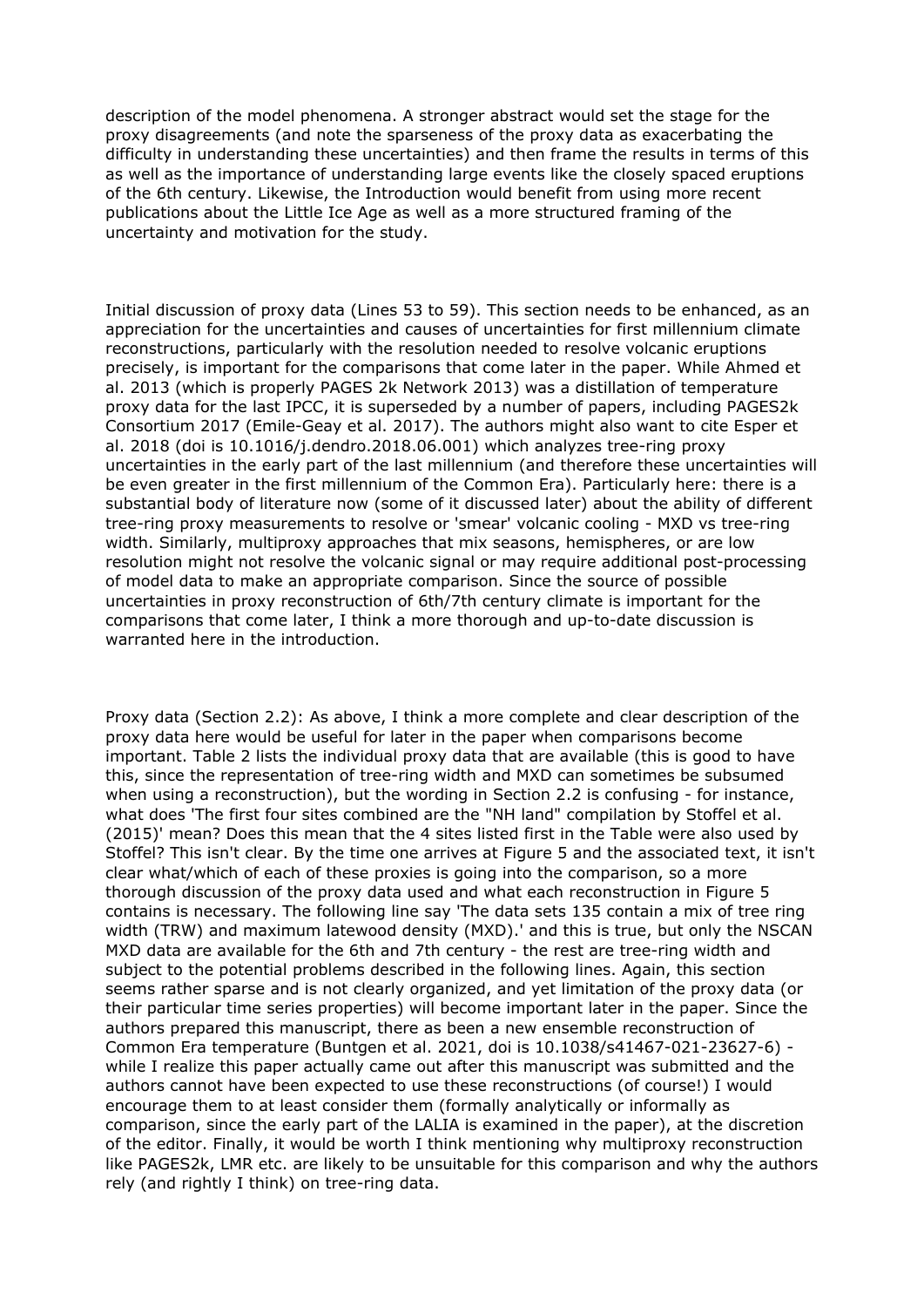Proxy-model comparison: This section is unclear in places and speculative without support in others; for instance, (Line 355) I'm not sure what 'The temperature anomalies from the model simulations and the 2 sigma variability range fall within the 2 sigma variability of the NH of the model simulations' means? I also find it to be too qualitative - what does 'good agreement' mean and how to measure it? In Line 362, 'More deviation is visible' is also vague. I think this section would benefit from a more straightforward and quantitative exploration of the proxy-model comparisons. In Line 365, I'm not sure how something could be both 'less good ... but still remarkable'? However, also the full range of the model ensemble should really be considered in the comparison - the 'real world' is just simply one iteration of what could have happened under different initial conditions, forcing uncertainty, feedbacks, and interactions and stochastic variability. So the comparison is not simply to the multimodel ensemble mean or even peak cooling, but taking into account the full range of ensemble variability and seeing the tree-ring data as one 'ensemble member' of possible actual and physically plausible atmosphere-ocean states.

Later in Line 376, the authors write that 'There is a good agreement between the tree-ring temperatures and the model temperatures after normalization' - but again this lack of precision doesn't do justice to the comparison - indeed there appears to be reasonable association fr the major eruptions for NH temperature from Stoffel (including some MXD) and the NSCAN MXD, but for Alps and Altai the lag recovery is longer. So simply saying there is a good agreement masks interesting differences. In Line 381, this seems very highly speculative: 'could be due to the prescribed volcanic forcing in the model, and that the 547 eruption might have had a stronger impact on NH land than the model simulates.' - why wouldn't the same apply to Stoffel or NSCAN then? There would need to be some support for this to claim it as a source of the discrepancy. On Line 390, again this seems highly speculative: 'Perhaps the century long lasting cooling may be only apparent in the Alps and Altai tree-ring records, as the cooling is a local feature occurring at high altitude of the mid-latitudes.' Again, in Line 395 the authors speculate that 'The change in hydroclimate corresponds to the soil moisture availability for the trees and thus could have impacted tree ring growth', but again this is just speculation, and indeed for the Alps, which have the longest lag at odds with the model, the 20 years summer precipitation anomaly (Figure 3c) is positive and the winter signal is mixed.

Potentially the most parsimonious answer is that tree-ring width has a tendency to increase the 'tail' of the post-volcanic cooling and change the timing of recovery to baseline. But the authors give this only a brief mention in Line 371.

Summary and Conclusion: This section is largely a restatement of the paper, but would be stronger with a distillation of the main points of the article and major conclusions.

Additional Comments:

## Line 12, Line 13 'land–sea'

Line 50: perhaps 'multidecadal cooling, as has been reconstructed by Buntgen et al.